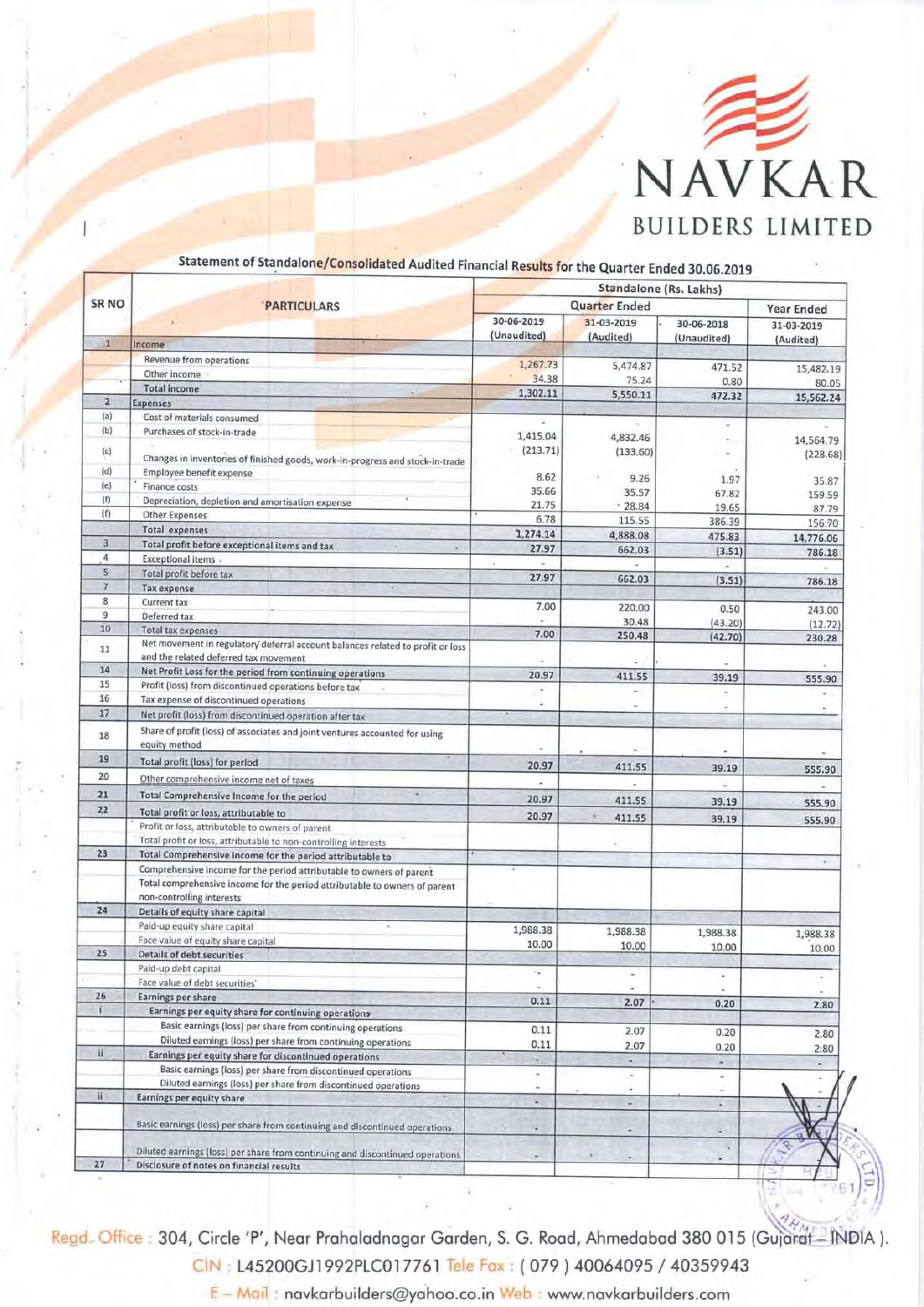

nd on hehalf of the Board of Directors

shesh Shah Chairman & M.D.

00561666

DIN-

## **NOTES:**

1. The above Unaudited Standalone Financial of the company for the quarter ended June 30,2019 have been reviewed by the Audit Committee and there after  $1 \text{ T} \text{ E}$ approved by the Board of Directors of the Company at their Meeting held on 14th August, 2019. The statutory auditors have carried out a limited review of the results

2. The Unaudited Standalone Financial Results of the Company for the quarter ended on June 30, 2019 have been prepared and accordance with the Indian Accounting Standards (" IND AS") as prescribed under section 133 of the companies Act, 2013 and read with the relavant rules issued thereunder and other accounting principle generally excepted in India.

- 3. The Company has not deposited amount of Tax Deducted at Source amounting to Rs. 9.08 Lacs outstanding as at March 31, 2019.
- 4. The Company has booked purchased bills amouting to RS, 46.73 lacs pertaining to financial year 2018-19<br>5. The company has not filed GST returns and TDS returns for the said quarter till date.
- 

has not calculated the deffered tax liability as the company has provi<mark>ded depreci</mark>ation in proportion on the basis of the depreciation provided in the <sup>.</sup><br>18-19

- 7. The figures for the
- 8. The Disclosure is as per Regulation 33 of SEBI (List<mark>ing Obligations & Discloser</mark> Requirements) Regulations, 2015.<br>P. The Games

9. The Company is operating in single segment, so above results are for single segment

10. During the quarter ended June 30, 2019 NIL complaints was received and attended

Date: 14,08,2019 Place: Ahmedabad

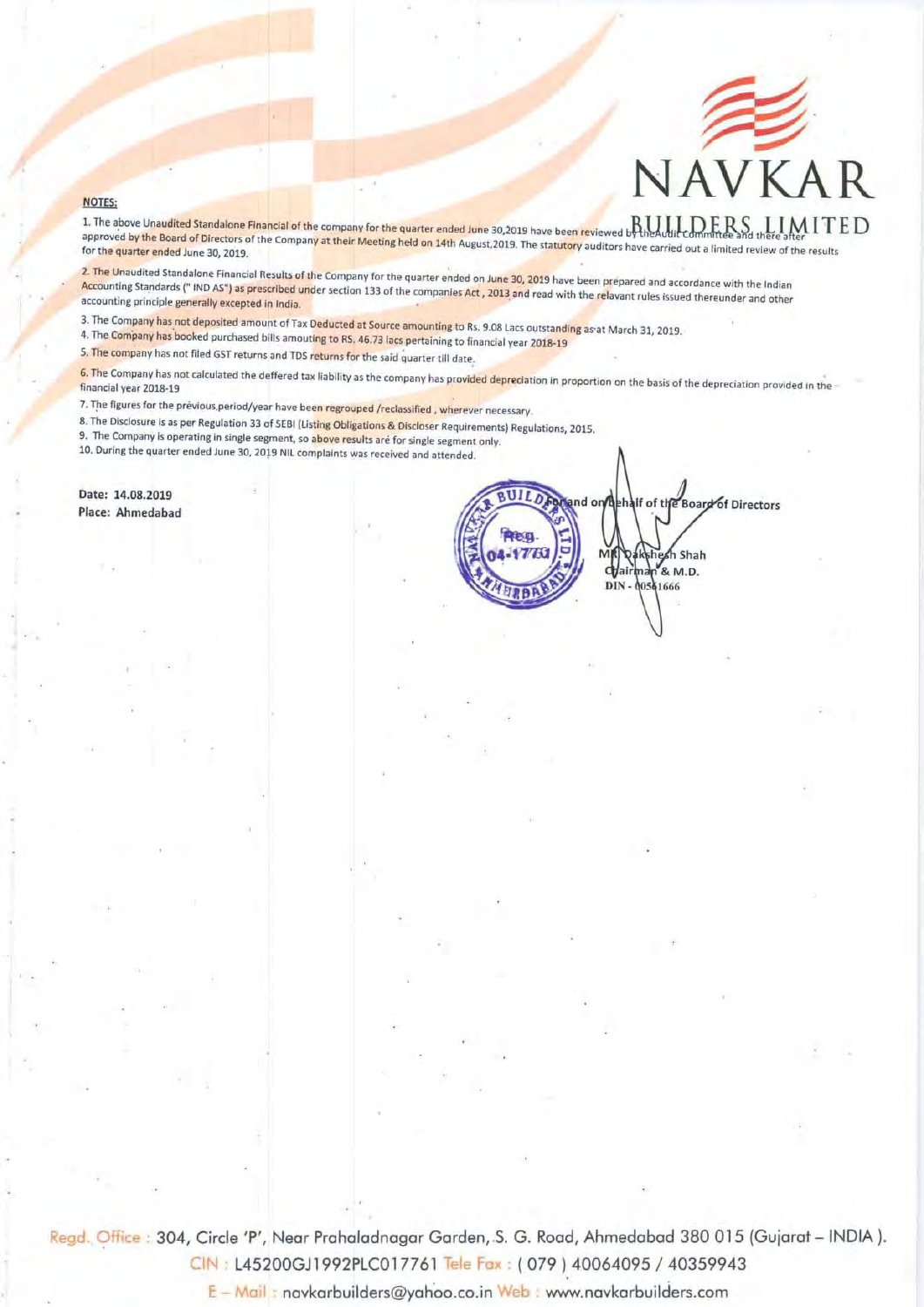

B. A. Pavagadhi & Co.

**Chartered Accountants** 

CA. B. A. Pavagadhi

B.Com., L.L.B., D.T.P., F.C.A.

**CA.** Kamal Jain

B.Com., F.C.A.

B-701, Premium House, Nr. Gandhigram Rly. Station, Navrangpura, Ahmedabad-380009. Phone: 079-26577641, 26577642, Email: bapavagadhi@gmail.com

Independent Auditor's Review Report on the Quarterly Unaudited Standalone Financial Results of the Company Pursuant to the Regulation 33 of the SEBI (Listing Obligations and Disclosure Requirements) Regulations, 2015, as amended

**Review Report to** The Board of Directors of Navkar BuildersLimited

- 1. We have reviewed the accompanying statement of unaudited standalone financial results of Navkar Builders Limited (the 'Company') for the quarter ended June 30, 2019 (the "Statement") attached herewith, being submitted by the Company pursuant to the requirements of Regulation 33 of the SEBI (Listing Obligations and Disclosure Requirements) Regulations, 2015 ('the Regulation') as amended, read with **SEBI** Circular No. CIRJCFD/CMD1/44/2019 dated March 29, 2019 ('the Circular').
- 2. The preparation of the Statement in accordance with the recognition and measurement principles laid down in Indian Accounting Standard 34. (Ind AS 34) "Interim Financial Reporting" prescribed under Section 133 of the Companies Act, 2013, as amended, read with relevant rules issued there under and other accounting principles generally accepted in India, read with the Circular is the responsibility of the Company's management and has been approved by the Board of Directors of the Company. Our responsibility is to express a conclusion on the Statement based on our review.
- 3. We conducted our review of the Statement in accordance with the Standard on Review Engagements (SIZE) 2410, "Review of Interim Financial Information Performed by the Independent Auditor of the Entity" issued by the Institute of Chartered Accountants of India. This standard requires that we plan and perform the review to obtain moderate assurance as to whether the Statement is free of material misstatement. A review is limited primarily to inquiries of company personnel and analytical procedures applied to financial data and thus provides less assurance than an audit. We have not performed an audit and accordingly, we do not express an audit opinion.